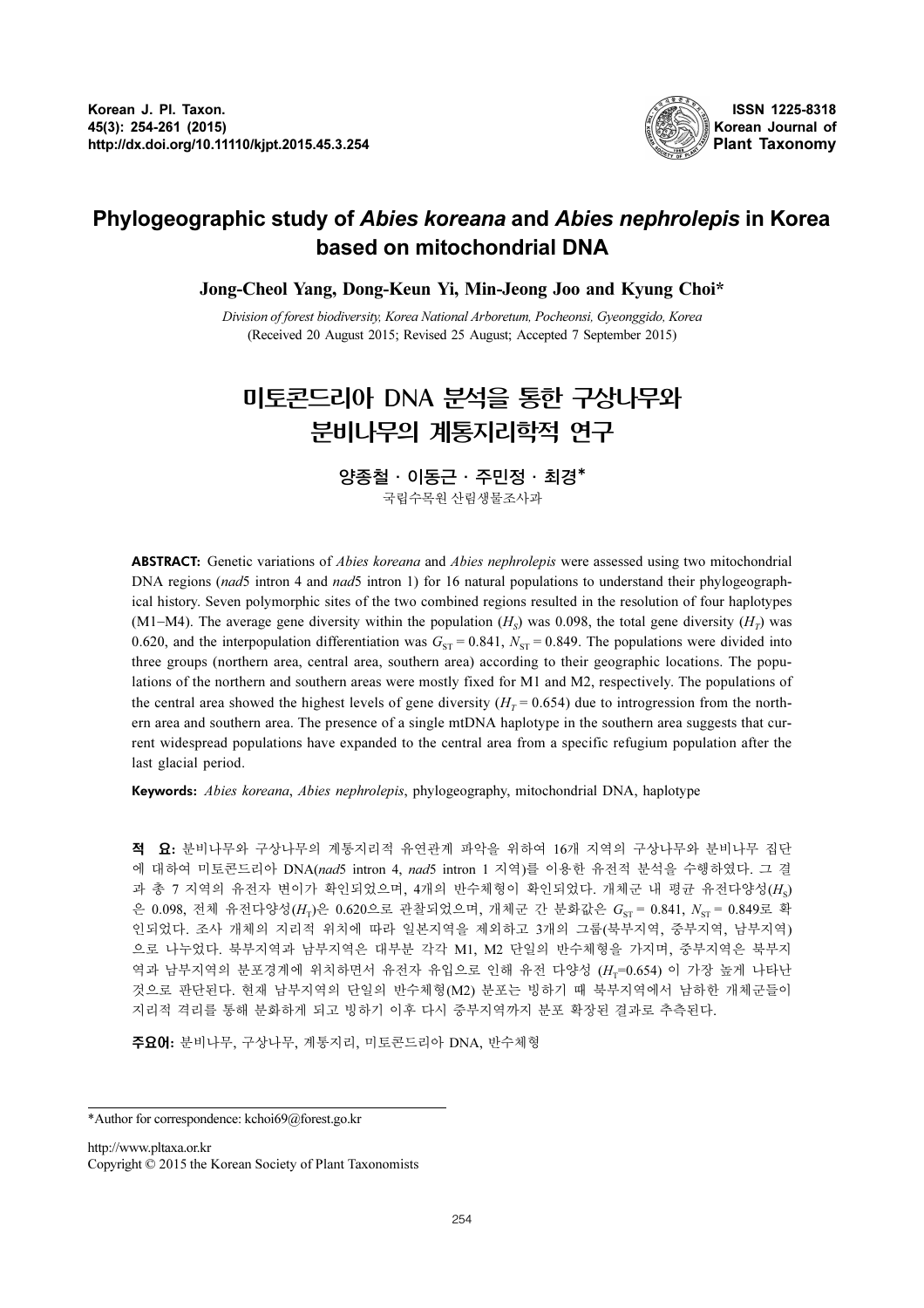구상나무(Abies koreana Wilson, Pinaceae)는 한반도 특산 식물로서 제주도에서 덕유산까지 분포하는 것으로 알려 져 왔다(Chung, 1958; Lee, 1996; Sun, 2007). 구상나무는 Wilson(1920)에 의해 근연분류군들과 비교하여 수피 및 수 형, 수지구의 위치, 포의 형태 등의 특징으로 인해 새로운 종으로 발표되었다. 그러나 형질 변이의 연속성 및 다양 성으로 인해 근연분류군인 분비나무[Abies nephrolepis (Trautv. ex Maxim.) Maxim.]와 명확한 구분이 어려운 상황 이다.

구상나무와 분비나무의 형질연구로는 Kim and Kim (1983)이 우리나라 전나무속(Abies)에 대한 전반적인 외부 및 해부형질에 대한 조사를 수행하였다. 그 후 Chang et al. (1997)은 수지구 위치의 비교 연구를 통해 지리산과 덕유 산 지역에서 구상나무형과 분비나무형이 중복되어 나타 나는 것으로 보고하였으며, 지리산 이남에 분포하는 개체 들에서만 확인된 flavanone 성분이 중국의 A. faxoniana Rehder & E.H. Wilson [synonym of A. fargesii var. faxoniana (Rehder & E.H. Wilson) T.S. Liu.]과 A. georgei Orr [synonym of A. forrestii var. georgei (Orr) Farjon]에서 확인되어 이들 종이 구상나무의 원시종일 것으로 추정하였다. 또한 Han (2003)은 잎횡단면의 수지구 비교연구 결과 지역별로 중복 형질을 가지는 것으로 보고하였으며, Song et al. (2007)과 Song et. al. (2008)은 잎, 구과, 종자, 포침 등의 형질특성에 대한 연구에서 지역별 평균적 산출값의 비교를 통해 두 종 이 구분되는 것으로 보고하였으나 개체군 내 중복형질은 명확히 구분되지는 않는 것으로 확인되었다.

유전학적 연구는 주로 RAPD, SSR 등에 의한 유전다양 성 연구와 (Jung et al., 2000; Kim and Hyun, 2000; Lee et al., 2008; Hong et al., 2011) 엽록체 DNA의 trn-L/trn-V and trn-F/trn-T 유전자를 이용한 연구(Kormutak et al,, 2007)가 일 부 수행되었으나 뚜렷한 지리적 유연관계는 파악되지 않 는 것으로 확인되었다.

소나무과의 식물은 피자식물과는 달리 엽록체 DNA가 부계유전하며, 미토콘드리아 DNA는 모계유전을 한다 (Neale and Sederoff, 1989; Wagner et al., 1992). Abies속 식 물들의 화분은 바람에 의해 산포되어 이동범위가 넓기 때 문에 부계유전하는 엽록체 DNA 및 양성유전인 핵 DNA 의 변이양상을 통해 지리적 유연관계를 파악하기에는 어 려움이 있다(Burban and Petit, 2003; Du et al., 2009). 그렇기 때문에 최근에는 소나무과의 지리적 유연관계 및 계통학 적 연구를 위하여 엽록체 DNA 및 핵 DNA와 함께 미토콘 드리아 DNA가 많이 이용되고 있다(Wu et al., 1998; Liepelt et al., 2002; Ziegenhagen et al., 2005; Naydenov et al., 2007; Liepelt et al., 2010; Wang et al., 2011, Aizawa et al., 2012; Peng et al., 2012; Xiang et al., 2015).

따라서 본 연구에서는 미토콘드리아 DNA의 변이분석 을 통해 구상나무와 분비나무의 지리학적 유연관계를 파 악하고자 수행되었다.

# 재료및방법

# 연구재료

구상나무 및 분비나무에 대하여 국내 자생하는 14지역 270개체, 국외 중국 51개체의 잎 샘플을 수집 또는 표본 (KH)을 활용하여 확보하였으며, 구상나무 및 분비나무와 근연종으로 알려진(Xiang et al., 2015; Semerikova and Semerikov, 2014) Abies veitchii Lindl. 3개체를 포함하여 총 16지역의 321개체를 실험에 사용하였다. 구상나무와 분 비나무는 형태적으로 중복형질을 갖고 있어 뚜렷한 형태 적 구분이 모호함으로(Chang et al., 1997; Han, 2003) 한반 도 내 분포하는 두 분류군의 전반적인 유연관계를 파악하 기 위하여 개체군별 종을 별도로 구분하지 않고 하나의 복합체로 처리하였다. 본 연구에서 사용한 식물재료의 수 집정보는 Table 1에 정리하였다.

# DNA 추출, 증폭, 정제 및 염기서열결정

DNA 추출을 위해 확보한 재료의 잎을 Silica gel로 건조시 켜 사용하였으며, 건조표본을 이용할 경우 가능한 최근에 수집된 표본의 어린잎을 사용하였다. 건조된 식물의 잎 40 mg을 조직분쇄기 (Tissue Lyser II, QIAGEN, Germany)로 분 쇄하여 1.5 mL 튜브에 옮긴 후, DNeasy plant mini kit (OIAGEN, Germany)을 이용하여 공급자의 매뉴얼에 따라 Total genomic DNA를 추출하였다. 추출한 DNA는 0.9% agarose gel로 전기 영동하여 추출여부를 확인하였고, Nanodrop 2000 (Thermo scientific, USA)을 이용하여 DNA의 농도 및 순도를 측정하였 다. 유전자 증폭을 위해 25−100 ng의 genomic DNA를 주형으 로 Dr. MAX DNA polymerase (Doctor protein, Korea)를이용하 여 중합효소 연쇄반응을 진행하였다.

미토콘드리아 DNA의 nad5 intron 지역의 증폭에는 Wang et al. (2000)과 Liepelt et al. (2002)에 기존 연구에서 제 시되었던 nad5 intron 1지역과 nad5 intron 4지역의 프라이 머를 사용하였다(Table 2). 유전자 증폭을 위한 PCR과정은 95°C에서 5분 동안 pre-denaturation을 시킨 후, 95°C에서 30 초의 denaturation, 58°C에서 30초의 annealing, 72°C에서 1 분의 extension으로 이루어지는 thermal cycle 과정을 35회 반복하였으며, 마지막으로 72°C에서 7분간 final extension 과정을 진행하였다.

PCR products는 multiscreen filter plate (Millipore Corp., USA)를 이용하여 공급자의 매뉴얼에 따라 정제하였으며, 정제된 PCR products는 BigDye® terminator v3.1 Cycle Sequencing Kit (Applied Biosystems, USA)를 사용하여 cycle sequencing하였다. 염기서열의 분석은 ABI PRISM 3730XL Analyzer (Applied Biosystems, USA)를 이용하였다. 이를 통 해 nad5 intron 1 유전자의 경우 총 266개, nad5 intron 4 유전 자의 경우 총 304개의 염기서열을 확인하였다. 각 지역의 염기서열들은 모두 NCBI의 GenBank에 등록되었으며 accession number를 부여받았다(KT448846−KT449415).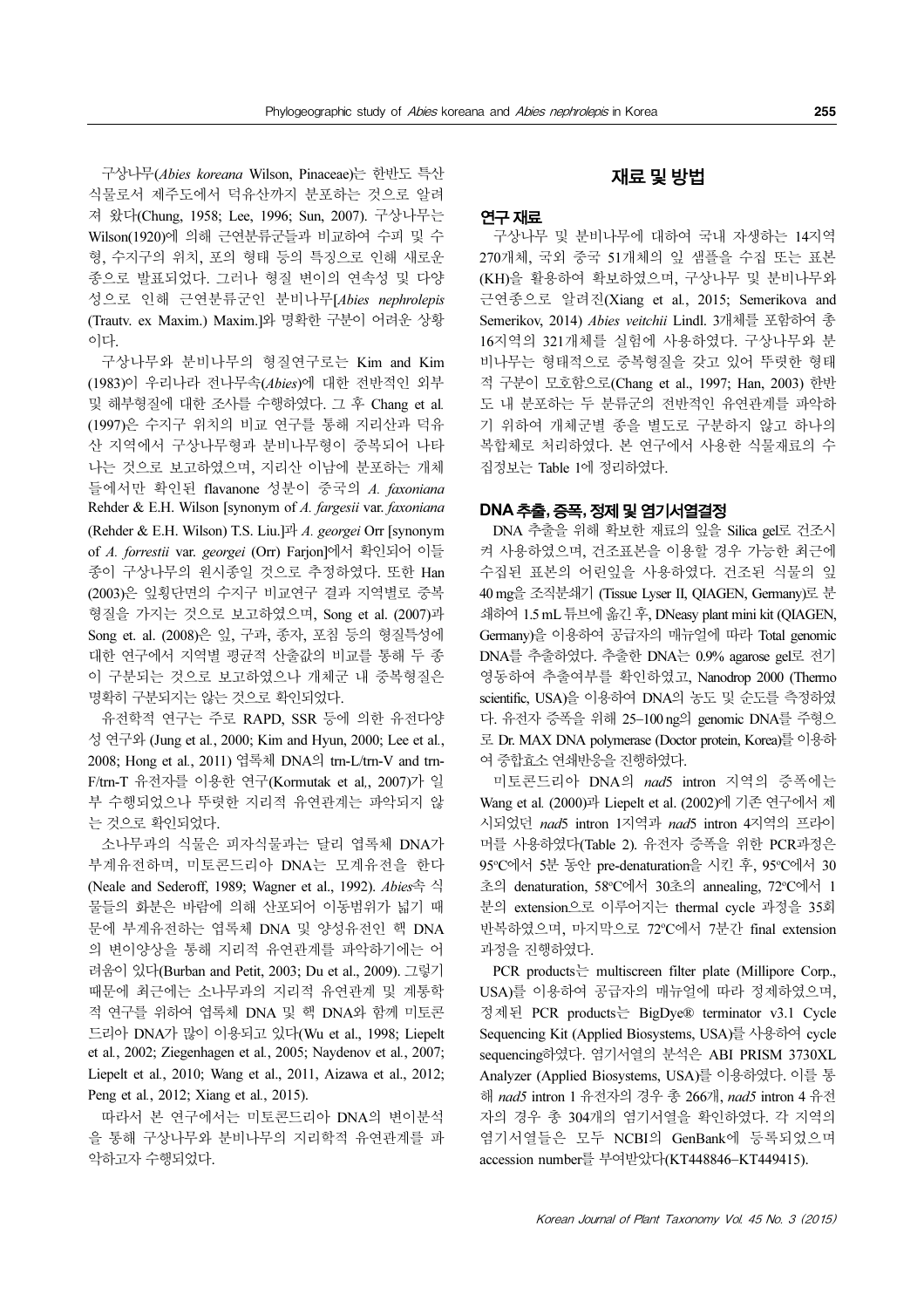| Taxon                                              | Population    | Country | Lat.             | Long.             | $\boldsymbol{N}$ | Mitotype         |                  |                  |                | H                |
|----------------------------------------------------|---------------|---------|------------------|-------------------|------------------|------------------|------------------|------------------|----------------|------------------|
|                                                    |               |         |                  |                   |                  | M1               | M <sub>2</sub>   | M3               | M <sub>4</sub> |                  |
|                                                    | Northern area |         |                  |                   |                  |                  |                  |                  |                |                  |
|                                                    | Mt. Baekdu    | China   | $42^{\circ} 04'$ | $128^{\circ} 03'$ | 31               | 31               | $\mathbf{0}$     | $\theta$         | $\overline{0}$ | $\theta$         |
|                                                    | Mt. Seorak    | Korea   | 38° 07'          | 128° 27'          | 10               | 10               | $\mathbf{0}$     | $\mathbf{0}$     | $\overline{0}$ | $\theta$         |
|                                                    | Mt. Hwaak     | Korea   | $37^{\circ} 59'$ | $127^{\circ} 30'$ | 8                | 8                | $\mathbf{0}$     | $\mathbf{0}$     | $\overline{0}$ | $\mathbf{0}$     |
|                                                    | Mt. Gariwang  | Korea   | 37° 28'          | $128^{\circ} 34'$ | 10               | $\tau$           | 3                | $\mathbf{0}$     | $\overline{0}$ | 0.466            |
|                                                    | Mt. Hambaek   | Korea   | 37° 09'          | 128° 55'          | 25               | 25               | $\boldsymbol{0}$ | $\mathbf{0}$     | $\mathbf{0}$   | $\mathbf{0}$     |
|                                                    | Central area  |         |                  |                   |                  |                  |                  |                  |                |                  |
|                                                    | Mt. Sobaek    | Korea   | $36^{\circ} 57'$ | $128^{\circ} 28'$ | 50               | 12               | 38               | $\mathbf{0}$     | $\mathbf{0}$   | 0.372            |
| Abeis<br>nephlorephis<br>and A. koreana<br>complex | Mt. Worak     | Korea   | $36^{\circ} 53'$ | 128° 06'          | 12               | $\boldsymbol{0}$ | $\overline{c}$   | 10               | $\overline{0}$ | 0.303            |
|                                                    | Mt. Sokri     | Korea   | 36° 33'          | 127° 52'          | 6                | $\mathbf{0}$     | 5                | 1                | $\overline{0}$ | 0.333            |
|                                                    | Southern area |         |                  |                   |                  |                  |                  |                  |                |                  |
|                                                    | Mt. Deogyu    | Korea   | 35° 51'          | $127^{\circ}$ 44' | 19               | $\mathbf{0}$     | 19               | $\mathbf{0}$     | $\mathbf{0}$   | $\theta$         |
|                                                    | Mt. Gaya      | Korea   | 35° 49'          | $128^{\circ} 07'$ | 11               | $\mathbf{0}$     | 11               | $\mathbf{0}$     | $\mathbf{0}$   | $\mathbf{0}$     |
|                                                    | Mt. Geumwon   | Korea   | 35° 43'          | $127^{\circ} 45'$ | 8                | $\mathbf{0}$     | 8                | $\mathbf{0}$     | $\overline{0}$ | $\mathbf{0}$     |
|                                                    | Mt. Jiri      | Korea   | 35° 19'          | $127^{\circ}$ 41' | 20               | $\boldsymbol{0}$ | 20               | $\boldsymbol{0}$ | $\mathbf{0}$   | $\mathbf{0}$     |
|                                                    | Mt. Baekun    | Korea   | 35° 06'          | $127^{\circ}37'$  | 13               | $\mathbf{0}$     | 13               | $\mathbf{0}$     | $\overline{0}$ | $\mathbf{0}$     |
|                                                    | Mt. Halla     | Korea   | 33° 22'          | $126^{\circ} 33'$ | 35               | $\boldsymbol{0}$ | 35               | $\boldsymbol{0}$ | $\mathbf{0}$   | $\boldsymbol{0}$ |
|                                                    | Mt. Yeongchuk | Korea   | $35^{\circ}31'$  | $129^{\circ} 03'$ | 5                | $\mathbf{0}$     | $\boldsymbol{0}$ | 5                | $\mathbf{0}$   | $\mathbf{0}$     |
| Abies veitchii                                     | Mt. Azuma     | Japan   | 37° 41'          | $140^{\circ}$ 54' | 3                | $\mathbf{0}$     | $\boldsymbol{0}$ | $\boldsymbol{0}$ | 3              | $\boldsymbol{0}$ |

Table 1. Locations of *Abies koreana* and A. nephrolepis, proportion of individuals exhibiting each mitotype per population, and gene diversity  $(H)$  values for mitotypes.

Table 2. Primer sequences for analyzing the mtDNA of *Abies*.

|  | Gene     |   | Label     | Sequence                    | Reference               |
|--|----------|---|-----------|-----------------------------|-------------------------|
|  | nad5     |   | $nad5-aF$ | GGAAATGTTTGATGCTTCTTGGG     | Wang et al. (2000)      |
|  | intron 1 | R | $nad5-bR$ | CTGATCCAAAATCACCTACTCG      |                         |
|  | nad5     |   | $nad5-4F$ | <b>CATCCCTCCCATTGCATTAT</b> |                         |
|  | intron 4 | R | $nad5-4R$ | GGACAATGACGATCCGAGATA       | Liepelt et al. $(2002)$ |

#### 염기서열 정렬과 분석

Sequencing된 각 유전자의 염기서열은 MUSCLE (Edgar, 2004)을 이용하여 정렬하였으며 서열을 확인 후 수작업으 로 재정렬하였다. 이 후 Geneious 8.0 (http://www.geneious.com, Kearse et al., 2012)를 이용하여 재정렬된 서열을 검토하였 고, 이 중 두 유전자구역에 대한 염기서열을 모두 가지는 266개체에 대해 반수체형(haplotype)을 찾기 위한 서열내 의 polymorphic site 분석을 수행하였다(Table 1).

#### 데이터분석

본 연구 결과의 반수체형 네트워크(haplotype network)

분석을 위하여 TCS ver. 1.21 (Clement et al., 2000)을 사용하 였으며, 개체군 내 유전다양성(H; Nei, 1987)은 ARLEQUIN ver. 3.5.2.1 (Excoffier et al., 2005)을 사용하여 분석하였다. 개체군 내 유전다양성 평균지수(Hs)와 총 유 전다양성지수 $(H_T)$  그리고 개체군 간 분화지수 $(G_{\text{ST}})$ 와  $N_{\text{ST}}$ ) 는 PERMUT ver. 1.2.1을 사용하여 분석하였다(used 1,000 permutations).  $G_{ST}$  값은 대립형질(allele)의 빈도를 기반으로 하며,  $N_{\rm sr}$  값은 haplotype의 빈도와 haplotype들 사이의 유사 성에 의해 계산된다. 만약  $N_{\rm sr}$ 값이  $G_{\rm sr}$ 값 보다 높으면 유연 관계가 높은 haplotype들이 특정 개체군 내에서 함께 발생 되었을 가능성이 높은 것을 의미하며, 분석된 개체군들은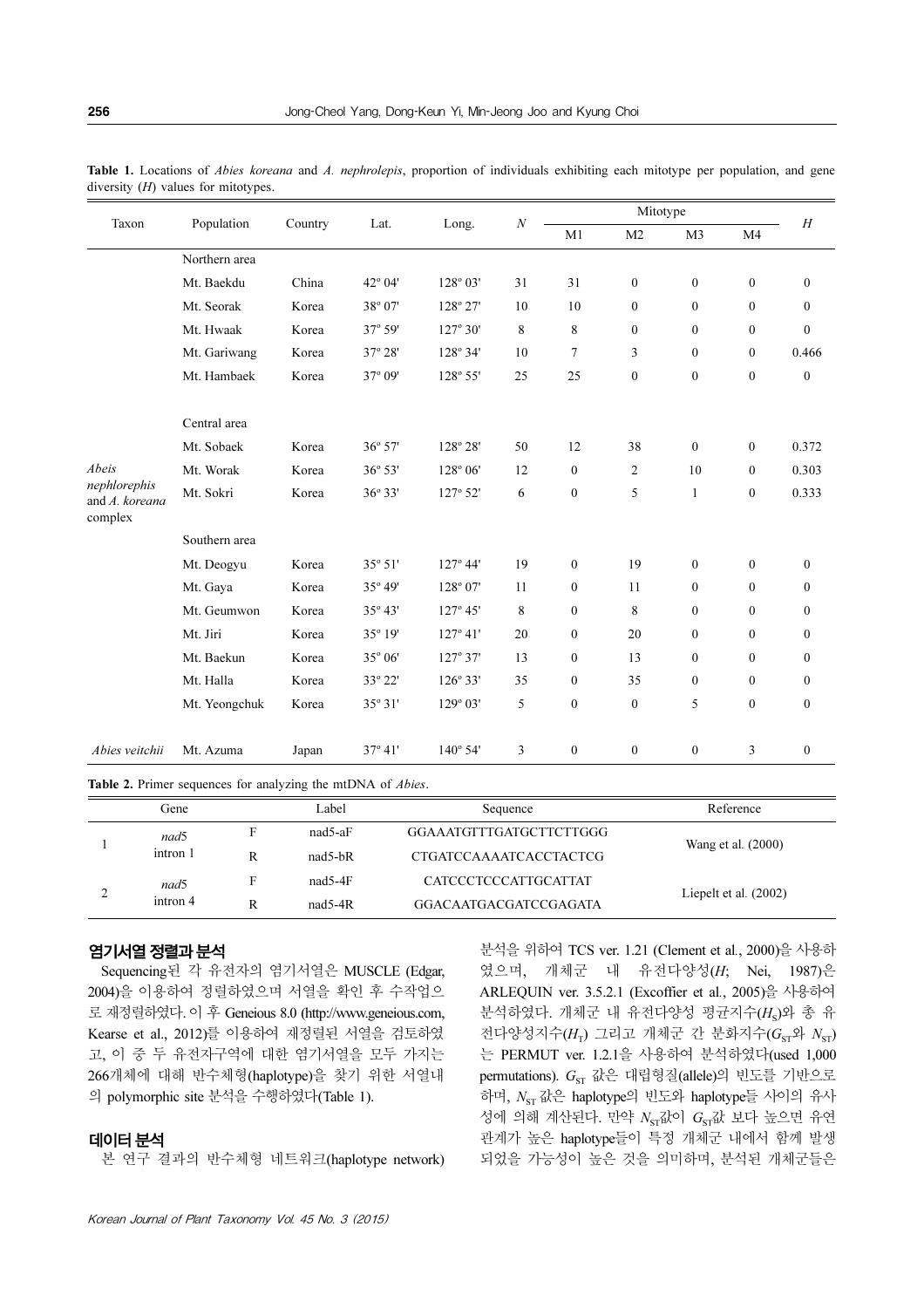유의한 계통지리학적 구조(phylogeographical structure)를 가지는 것으로 판단할 수 있다(Pons and Petit, 1996).

계층적으로 개체군의 유전적 변이를 확인하기 위한 AMOVA (Analysis of molecular variance) 분석은 ARLEQUIN에 의해 수행되었다. 개체군들의 지리적 비교 분석을 위하여 분비나무 집단으로 생각되는 경기·강원도 이북 (위도 37<sup>o</sup> 이상)을 북부, 구상나무 집단으로 생각되는 전라도 이남 (위도 36°이하)을 남부, 그리고 두 분류군의 중복 분포가 나타나는 충청도 (위도 36°-37°)지역을 중부 지역으로 3개의 그룹으로 나누어 구분하였다(일본지역은 개체 수가 적어 개체군 분석에서 제외하였음).

# 결 과

# mtDNA의 변이와 염기서열 분포

구상나무와 분비나무의 유전적 차이를 확인하기 위하 여 미토콘드리아 DNA 2지역(nad5 intron 4, nad5 intron 1) 에 대해 집단별 염기서열 분석을 수행하였다. 그 결과 nad5 intron 4지역의 염기서열은 298-302 bp, nad5 intron 1 지역은 1,259 bp가 확인되었으며, 총 7개의 변이 지역이 확 인되었다(Table 3).

nad5 intron 4 에서는 191-194 bp에서 1개의 indel (insertion/deletion)이 확인되었으며, 그 외 5개의 단일 염기

서열(38, 187, 220, 222, 238 bp)에서 치환현상이 관찰되어 총 6개의 변이 지역이 확인되었다. nad5 intron 1 에서는 단 일염기서열(543 bp)의 치환현상으로 인해 1개의 변이 지 역이 확인되었다. 확인된 변이 지역에 의해 4개의 mtDNA haplotype (mitotypes)이 선정되었다(Table 3). 북부지역에 서는 Mitotype M1과 M2가 확인되었으며, 중부지역에서는 M1, M2, M3, 남부지역에서는 M2, M3가 확인되었고, 일본 의 Abies veitchii에서 M4가 확인되었다. Mitotype M1은 백 두산지역에서 부터 강원도 함백산지역까지 관찰되었으 며, 전형적인 분비나무형으로 판단된다. 가리왕산지역에 서는 M2형을 갖는 개체가 일부 확인되었다. M2는 M1과 비교하여 1개의 indel과 2개의 염기서열 치환에 의한 차이

Table 3. Variable sites of the aligned sequences of two mtDNA fragment in four haplotypes.

| Mitotype       | nad5 intron 4 |                 |         |  |  |             |        |   |   | nad5<br>intron 1 |
|----------------|---------------|-----------------|---------|--|--|-------------|--------|---|---|------------------|
|                | 38            | 187             | 191-194 |  |  | 220 222 238 |        |   |   | 543              |
| M1             |               | G C A T A T G T |         |  |  |             |        |   | T |                  |
| M <sub>2</sub> |               | G A             |         |  |  |             | $-G$ T |   | T | A                |
| M <sub>3</sub> | T.            | C               |         |  |  |             | - T G  |   | G | C                |
| M4             | T.            | C               |         |  |  |             | T      | G | G | A                |

Sequences are numbered from the 5' to the 3'



Fig. 1. Geographical distributions (A) and network (B) of mtDNA haplotypes (mitotypes) of *Abies koreana* and *Abies nephrolepis (A. veitchii*) in japan). In the network, solid bar (single nucleotide substitution) and open bar (indel) on the branches represent mutational steps.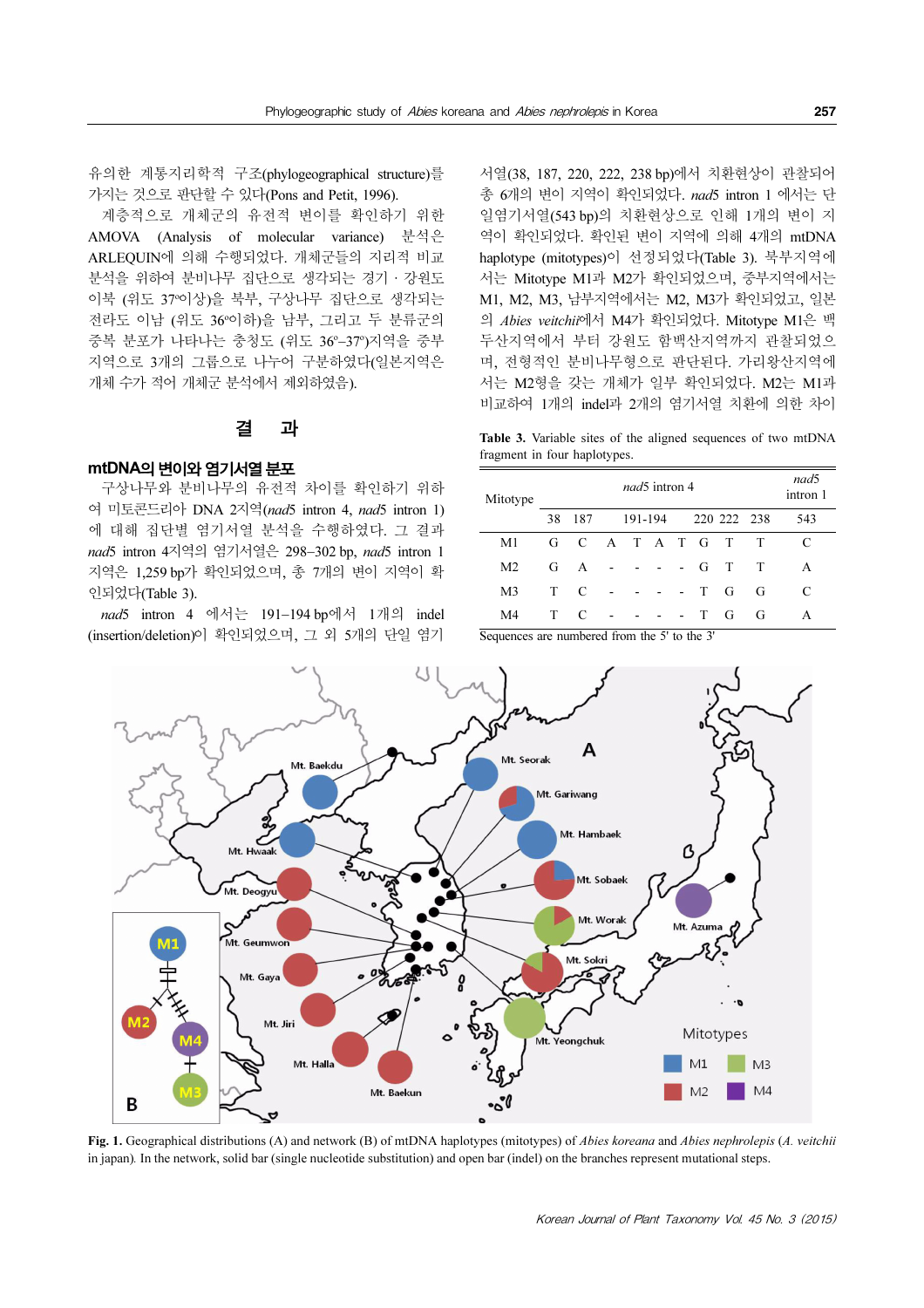가 있다. 소백산지역에서 부터 한라산지역까지 확인되었 으며, 전형적인 구상나무형으로 판단된다. M3는 중부지 역의 월악산, 속리산과 남부지역의 영축산 지역에서 관찰 되었다(Fig. 1A).

Mitotype network 분석에서는 M1으로 부터 1개의 indel 이 발생한 후 M2 그룹과 M3와 M4 그룹 두 개로 크게 나 뉘어졌다. M2와 비교하여 M3는 6개의 유전자 변이 지역 이 확인되었으며, M4는 5개의 변이 지역이 확인되었다 (Fig. 1B).

# mtDNA에 의한 유전다양성

mtDNA를 통한 구상나무와 분비나무의 유전다양성 분 석 결과 개체군별로는 가리왕산( $H = 0.466$ ), 소백산( $H =$ 0.372), 속리산(H = 0.333), 월악산(H = 0.303) 순으로 나타 났다 (Table 1). 개체군 내 평균 유전다양성( $H_{s}$ )은 0.098, 전 체 유전다양성 $(H_{\tau})$ 은 0.620로 관찰되었다. 개체군 간 분화 값은  $G_{ST}$  = 0.841,  $N_{ST}$  = 0.849로 확인되었으며,  $N_{ST}$  값이  $G_{ST}$ 값에 비해 높게 관측되어 유의적 계통지리학적 구조를 가 지는 것으로 나타났다. 지역별로는 북부지역이  $G_{ST} = N_{ST} =$ 0.222로 다른 지역에 비해 다소 낮게 확인되었고, 중부지 역에서는  $G_{ST} = 0.486$ ,  $N_{ST} = 0.503$ 으로 관찰되어 북부지역 에 비해 개체군 간 분화값이 높은 것으로 확인되었다. 남 부지역에서는 개체군 내 유전다양성( $H_s = 0$ )이 관측되지 않았으며, 그 결과 개체군 간 분화값은  $G_{ST} = N_{ST} = 1.000$  으 로 관찰되었고, 전체 유전다양성( $H_{\text{T}}$ )은 0.286으로 북부지 역보다는 높고 중부지역 보다는 낮은 것으로 측정되었다 (Table 4).

AMOVA (Analysis of molecular variance) 분석에서는 그 룹 간 변이가 71.88%로 가장 크게 관찰되었으며, 그룹 내

개체군 간 변이는 14.74%가 확인되었고, 개체군 내 변이 는 13.38%로 가장 낮게 나타났다 (Table 5).

# 고 찰

# 유전적 다양성과 분화

본 연구에서는 mtDNA (nad5 intron 4, nad5 intron 1)를 통 해 구상나무와 분비나무의 유전다양성과 분화에 대해 분 석하였다. 기존 Pinaceae 관련 집단유전분석 연구들에서 는 mtDNA가 cpDNA와 비교하여 개체군 간 분화값(G<sub>ST</sub>)이 더욱 높게 관찰되었다. Jaramillo-Correa et al. (2008)은 멕시 코에 분포하는 Abies 식물들에 대해 mtDNA  $G_{\text{cr}} = 0.933$ ,  $c$ pDNA  $G_{ST}$  = 0.402로 보고하였으며, Aizawa et al. (2012)은 동북아시아 잣나무(Pinus koreaiensis)에 대해 mtDNA G<sub>ST</sub> = 0.897, cpDNA  $G_{ST} = 0.327$ 로 보고하였다. 본 연구결과에서 는 개체군 간 유전분화값이  $G_{ST} = 0.841$ 로 확인되어 기존 Pinaceae관련 연구결과들(Jaramillo-Correa et al., 2008; Aizawa et al., 2012)과 유사하게 관찰되었으며, 국내 구상 나무와 분비나무의 cpDNA 분석연구(Kormutak et al.,  $2007$ )에서 확인된 개체군 간 유전분화값( $\Phi_{\text{cr}} = 0.298$ )과 비 교에서도 높은 값을 갖는 것으로 나타났다.

지역별로는 북부지역에서 남부지역으로 개체 간 분화 가 더 높게 일어났다(Gcr 0.222<0.486<1.000). 남부지역의 높은 유전분화값은 남서쪽의 M2와 남동쪽의 M3 개체군 들 사이의 뚜렷한 분화에 의해 나타난 현상으로 판단된 다. 중부지역은 개체군 내 유전다양성( $H_S = 0.336$ )과 전체 유전다양성( $H_r = 0.654$ )이 가장 높게 관찰되었다. 중부지 역의 경우 유일하게 3개의 haplotype (M1, M2, M3)이 확인 되었다. 이는 중부지역이 북부지역과 남부지역의 경계지

**Table 4.** Estimates of average gene diversity within population  $(H<sub>c</sub>)$ , total gene diversity  $(H<sub>c</sub>)$ , and two measures of interpopulation differentiation ( $G_{ST}$  and  $N_{ST}$ ) (mean  $\pm$  SE in parentheses) for mitotypes.

| Areas         | $H_{\rm s}$  | $H_{\tau}$   | $G_{ST}$     | $N_{\rm ST}$ |
|---------------|--------------|--------------|--------------|--------------|
| Northern area | 0.093(0.093) | 0.120(0.105) | 0.222(NC)    | 0.222(NC)    |
| Central area  | 0.336(0.020) | 0.654(0.097) | 0.486(0.126) | 0.506(0.121) |
| Southern area | 0.000(0.000) | 0.286(0.204) | 1.000(NC)    | 1.000(NC)    |
| Whole area    | 0.098(0.444) | 0.620(0.069) | 0.841(0.073) | 0.849(0.070) |

NC : not computed

Table 5. Analysis of molecular variance (AMOVA) data for *Abies koreana* and A. nephrolepis populations from three geographical regions in Korea.

| Source of variation               | $df$ . | SS    | VС    | Variation $(\%)$ | Fixation index      | $P$ value |
|-----------------------------------|--------|-------|-------|------------------|---------------------|-----------|
| Among areas                       |        | 54.19 | 0.263 | 71.88            | $F_{cr}$ =0.524     | < 0.001   |
| Among populations within<br>areas | 12     | 11.15 | 0.054 | 14.74            | $F_{sc} = 0.866$    | < 0.001   |
| Within populations                | 280    | 13.72 | 0.049 | 13.38            | $F_{\rm sr}$ =0.718 | < 0.001   |
| Total                             | 294    | 79.06 | 0.366 | 100              |                     |           |

 $df$ . : degree of freedom, SS : sum of squares, VC : variance components, F-statistics were based on the haplotype frequenceis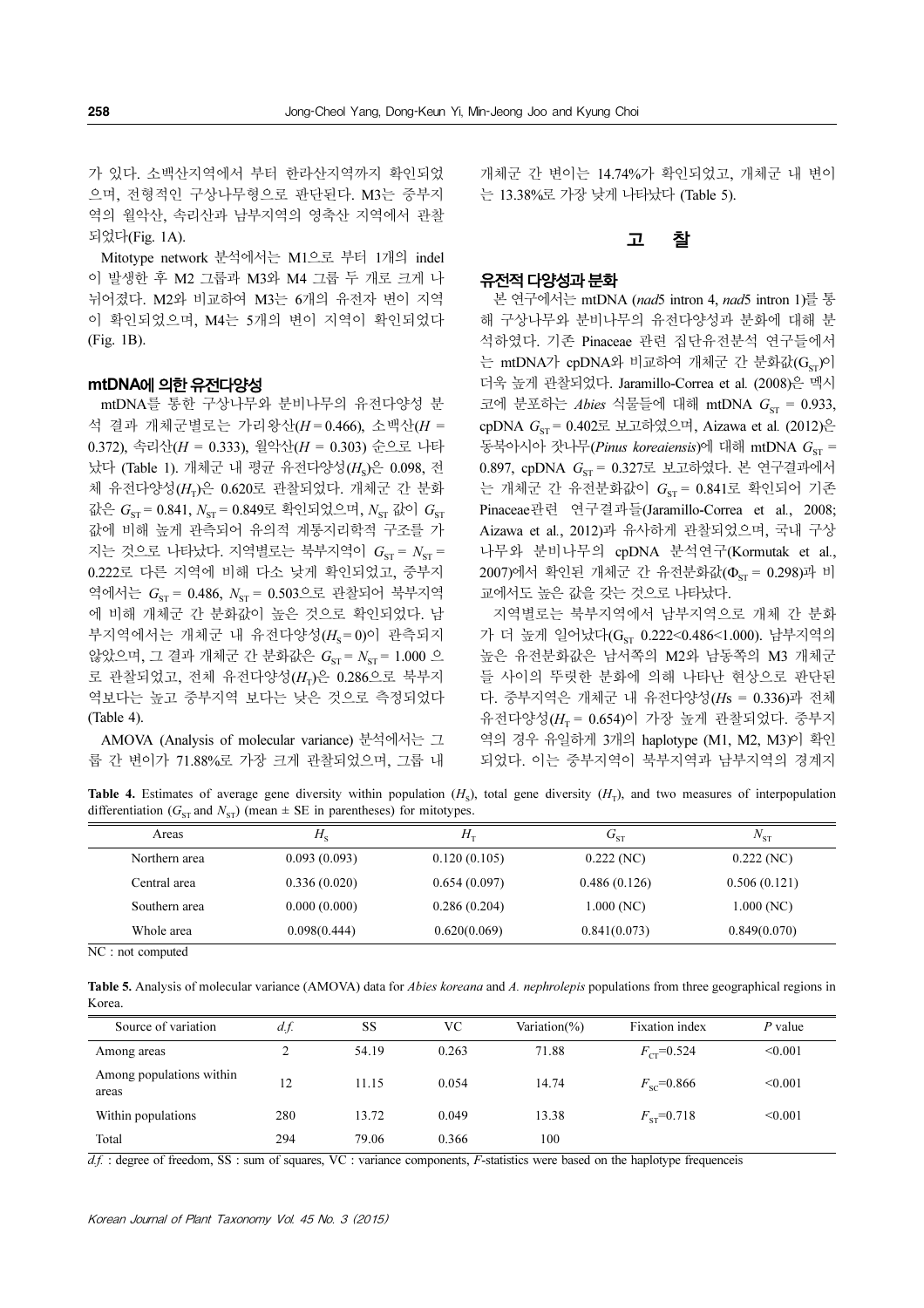역으로서 두 지역에서 나타나는 개체군 유형이 중복되어 분포하기 때문인 것으로 판단된다. 북부지역의 경우 가리 왕산(H = 0.466)을 제외한 다른 집단의 유전다양성(H)은 0 으로 확인되었으며, 이는 중부지역으로부터 지리적으로 가까운 가리왕산 집단에 종자산포로 인한 유전자의 역유 입이 일어난 것으로 판단된다.

Mitotype network 분석 결과에서 M1으로 부터 1개의 indel 이 발생한 후 M2 그룹과 M4 그룹 두 개로 크게 나뉘어졌으 며, M4로 부터 다시 M3가 분화되는 것으로 확인되었다. 이 는 일본지역까지 남하한 분비나무 혹은 조상종이 유전분 화 이후 분포확장을 통해 한반도로 재유입되었을 가능성 을 나타내준다.

# 계통지리학적 분석

Abies속 식물은 북반구 지역을 중심으로 하여 전 세계 약 40여종이 분포한다(Farjon, 1990). 최초의 Abies속 식물 들 화석은 Eocene(56−33.9 백만년 전) 시기에 북아메리카 와 동아시아지역에서 확인되었다. 특히 아시아지역에 현 존하는 대부분의 Abies속 식물들은 서로간의 유전적 분화 가 낮아 비교적 최근에 (Pliocene−Pleistocene, 5.3−0.01백만 년) 분화된 것으로 알려져 있다(Semerikova and Semerikov, 2014). 한반도 Abies속의 분포는 화석자료를 바탕으로 하 여 주로 신생대 3기 Miocene (23 백만년 전) 부터 한반도 전 역에 걸쳐 확인되고 있다(Kong, 2004),

현존하는 한반도 Abies속은 모두 3종(A. koreana, A. nephrolepis, A. holophylla)으로 주로 해발 1,000 m 이상의 고산지대에 주로 분포하고 있다. 한랭성의 Abies속 식물 들은 여러 번의 빙하기를 거치면서 남부지역으로 분포의 확장과 축소를 반복하였으며, 그 결과 빙하기 때 내려온 개체들이 빙하기 이후 온도가 상승함에 따라 고산지역에 남아있게 된 것으로 알려지고 있다(Hong et al., 2011).

형태적으로 유사한 분비나무와 구상나무는 한반도 내 분포가 서로 접해있으며, 그 경계에 있는 개체들은 형태 적으로 서로 중복형질을 갖게 되어 명확한 구분이 어려운 상황이다.

본 연구에서 구상나무와 분비나무 개체들의 mtDNA 분 석결과 북부지역 개체군들과 남부지역의 개체군 들은 서 로 다른 단일의 haplotype (M1, M2)을 가지면서 지리적 구 분이 이루어졌다. 일반적으로 종의 유전적 분화는 지리적 격리에 의해 이루어지나(Meng et al., 2007), 한반도 중부지 역에서 특별한 지리적 격리 기작은 확인되지 않는다. 다 른 한편으로 넓은 분포에 걸쳐 단일의 유전자형을 갖는다 는 것은 어느 특정지역(refugium 등)으로 부터의 분포확장 에 의한 것일 가능성이 높다(Avise, 2004; Du et al., 2009). Aizawa et al. (2012)은 중국, 한국, 일본에 분포하는 잣나무 (Pinus koreaiensis)들의 mtDNA 분석결과 대륙의 잣나무들 은 모두 단일의 유전자형을 갖는 반면 일본의 잣나무들은 보다 다양한 유전자형을 갖는 것으로 확인되어 대륙의 잣 나무들이 빙하기 때 분포가 축소되었다가 빙하기 이후 남 부지역으로 부터의 분포확장에 의해 구성된 것으로 판단 하고 있다. 이를 근거로 중부지역 단일 유전자형(M2)은 빙하기에 북부지역에서 남하한 분비나무 혹은 분비나무 의 조상종이 한라산지역까지 분포지가 확장되고, 이후 한 라산지역에서 유전적 고립에 의해 M2의 유전형으로 분화 되었으며, 빙하기 이후 온도상승에 따라 한라산지역의 M2 개체들이 중부지역까지 분포확장된 결과로 생각된다. 구상나무의 cpDNA 분석 연구(Kormutak et al., 2007)에서 는 덕유산(H = 0.205)과 지리산 개체군(H = 0.167)과 비교 하여 한라산 개체군의 유전다양성이 가장 높은 것(H = 0.21)으로 확인되었으며, 한라산지역이 오랜기간에 걸 쳐 다른 지역 보다 유전분화가 더욱 심화된 것으로 판단 된다. 또한 북부지역에 M1과 남부지역의 M2의 분포경계 가 중부지역의 형성되면서 중부지역 유전다양성( $H_{\text{T}} =$ 0.654)이 높아진 것으로 판단된다.

최대 빙하기 때(Last glacial maximum, LGM, 약 2만년 전) 한반도의 동, 서지역은 기후적인 차이가 있었다(Yoon and Hwang, 2009). 서부지역은 해수면이 낮아지면서 서해지역 이 육지화되고 매우 건조하였으며, 동부지역에 비해 다소 온난한 기후를 가졌을 것으로 알려졌다. 또한 목본식물의 분포에 있어 동해안지역에는 전나무속, 잣나무속, 가문비 나무와 자작나무가 우점하였으며, 서해안 지역에는 소나 무속, 잣나무속, 참나무속이 우점하였을 것으로 예상되어 지고 있다. 본 연구에서 확인된 남동지역의 haplotype M3 개체들은 최대빙하기 때 동, 서부지역의 기후적 차이로 인하여 M2 개체들과는 별개의 유전분화 및 분포확장이 이루어진 것으로 생각되어진다. 신생대 4기 초와 중기 (30−120만 년 전)에 형성된 육로(Dobson and Kawamura, 1998)를 통해 일본지역으로 유입된 분비나무 혹은 분비나 무 조상종은 지리적 격리로 인해 유전적 분화(M4)가 일어 나고, 최대 빙하기 때 해수면이 낮아지면서 한반도와 일 본 사이 대한해협(Korea Strait)이 다시 육지로 연결되면서 (Kimura, 2000; Yoon and Hwang, 2009; Kim et al., 2010) 한 반도로 재유입되었을 것으로 생각된다. 한반도로 유입된 M4 개체들은 한반도 남동지역에서 M3로 유전분화가 일 어나고 중부지역까지 분포가 확장되었을 것이다.

본 연구는 미토콘드리아 DNA 일부 구간만을 대상으로 수행되었기에 분비나무와 구상나무의 명확한 지리학적 유연관계를 판단하기에는 부족함이 있다. 그러나 한반도 에 분포하는 Abies속 개체들에 대하여 우리나라 최초로 모계유전하는 미토콘드리아 DNA 정보를 확인하고, 이와 함께 전반적인 지리적 유연관계 파악이 이루어졌다는 점 에서 의미가 있는 것으로 판단된다. 분비나무와 구상나무 의 보다 심도있는 계통지리학적 분석을 위해서는 핵 DNA, 엽록체 DNA 등 더욱 다양한 유전구간과의 비교 검 토와 함께 세부적인 형태특성 연구가 필요할 것으로 생각 된다.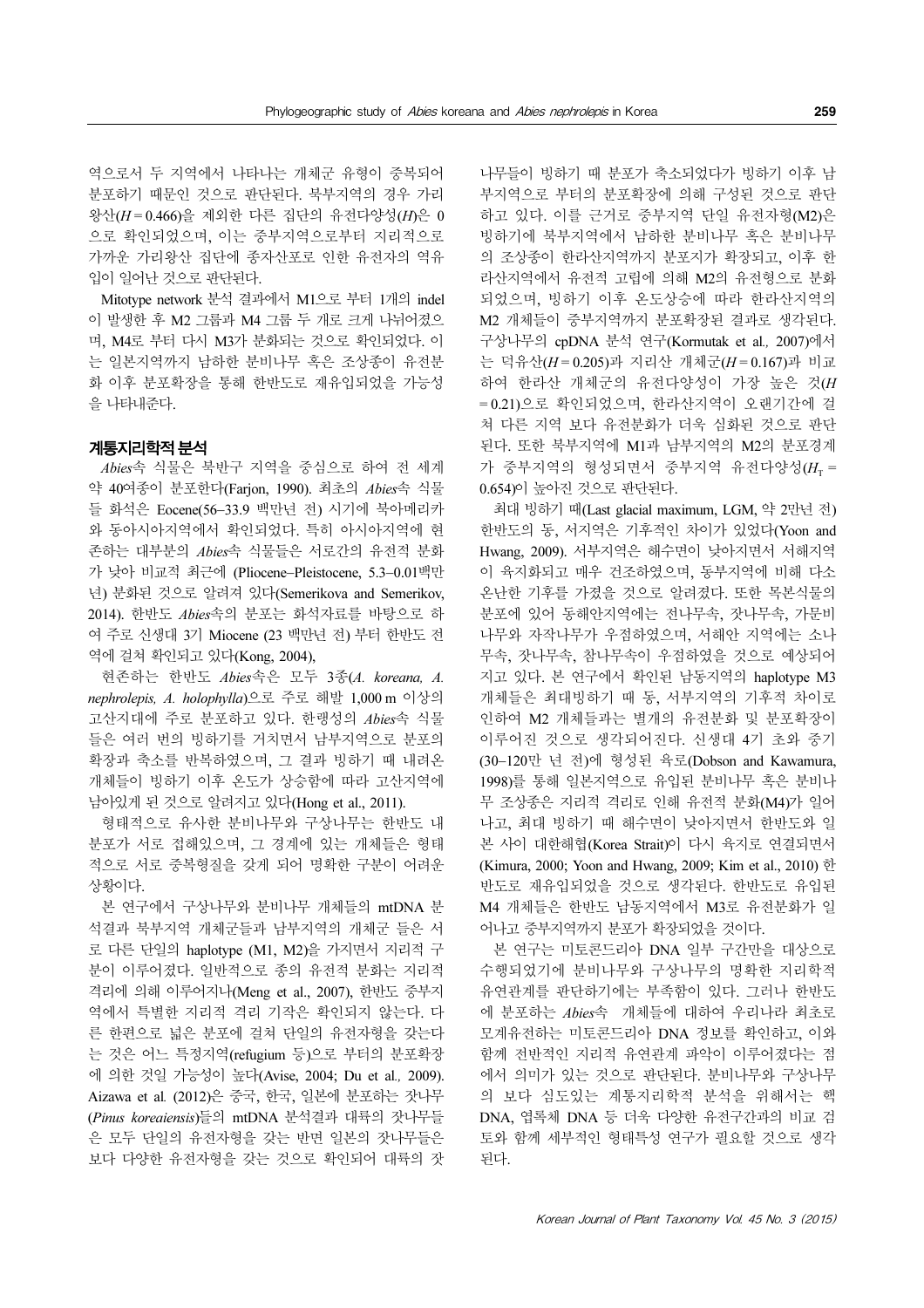# Literature Cited

- Aizawa, M., Z.S. Kim, H. Yoshimaru. 2012. Phylogeography of the Korean pine (Pinus koraiensis) in northeast Asia: inferences from organelle gene sequences. Journal of Plant Research 125(6): 713−723.
- Avise J.C., 2004. Molecular markers, natural history, and evolution (Second edition). Sinauer, Sunderland, MA.
- Burban C., R.J. Petit. 2003. Phylogeography of maritime pine inferred with organelle markers having contrasted inheritance. Molecular Ecology 12(6): 1487−1495.
- Chang, C.S., J.I. Jeon and J.O. Hyun. 1997. An analyasis of morphological variation in Abies koreana Wilson and A. nephrolepis (Traut.) Maxim. of Korea (Pinaceae) and their phylogenetic problems. Journal of Korean Forestry Society 86: 378−390. (in Korean)
- Chung T.H. 1958. Korean Flora. Vol. 1. Woody plants. Shinjisa, Seoul. (in Korean)
- Clement, M., D. Posada and K. Crandall. 2000. TCS: a computer program to estimate gene genealogies. Molecular Ecology 9(10): 1657−1660.
- Dobson, M., Y. Kawamura. 1998. Origin of the japanese land mammal fauna: allocation of extant species to historicallybased categories. The Quaternary Research 37(5): 385−395.
- Du, F.K., R.J. Petit and J.Q. Liu. 2009. More introgression with less gene flow: chloroplast vs. mitochondrial DNA in the Picea asperata complex in China, and comparison with other conifers. Molecular Ecology 18(7): 1396−1407.
- Edgar, R.C., 2004. MUSCLE: a multiple sequence alignment method with reduced time and space complexity. BMC Bioinformatics 5: 1−19.
- Excoffier, L., G. Laval, S. Schneider. 2005. Arlequin var. 3.0: an integrated software package for population genetics data analysis. Evolutionary Bioinformatics Online 1: 47−50.
- Farjon, A., 1990. Pinaceae: drawings and descriptions of the genera Abies, Cedrus, pseudolarix, Keteleria, Nothotsuga, tsuga, Cathaya, Pseudotsuga, Larix and Picea. Konigstein: Koeltz Scientific Books.
- Han, T.I. 2003. An anatomical tudy of cross section needles of Abies koreana and A. nephrolepis. MS thesis. Kong Ju National University. (in Korean)
- Hong, Y.P., J.Y. Ahn, Y.M. Kim, B.H. Yang and J.H. Son. 2011. Genetic variation of nSSR markers in natural populations of Abies koreana and Abies nephrolepis in South Korea. Journal of Korean Forestry Society 100(4): 577−584. (in Korean)
- Jaramillo-Correa, J.P., E. Aquirre-Planter, D.P. Khasa, L.E. Equiarte, D. Piñero, G.R. Furnier and J. Bousquet. 2008. Ancestry and divergence of subtropical montane forest isolates: molec-

ular biogeography of the genus Abies (Pinaceae) in southern México and Guatemala. Molecular Ecology 17(10): 2476− 2490.

- Jung, Y.H., S.H. Han, Y.S. Oh, M.H. Ko, S.C. Koh, M.H. Kim and M.Y. Oh. 2000. Genetic variation and phylogenetic analysis of genus Abies Distributed in Korea based on RAPD and nuclear rDNA ITS2 sequences. Korean Journal of Genetics 22(4): 341−354. (in Korean)
- Kearse, M., R. Moir, A. Wilson, S. Stones-Havas, M. Cheung, S. Sturrock, S. Buxton. 2012. Geneious Basic: An integrated and extendable desktop software platform for the organization and analysis of sequence data. Bioinformatics 28: 1647−1649.
- Kim, I.S., J.O. Hyun. 2000. Genetic diversity of Abies koreana Wilson based on RAPD analysis. Korean Journal of Breeding Science 32(1): 12−18. (in Korean)
- Kim, J.M., J.P. Kennett, B.K. Park, D.C. Kim, G.Y. Kim and E.B. Roark. 2010. Paleoceanographic change during the last deglaciation, East sea of Korea. Paleoceanography 15(2): 254−266.
- Kim, Y.D., S.S. Kim, 1983. Studies on the Morphological and anatomical characteristics of genus Abies in Korea. Journal of Korean Forestry Society 62: 68−75. (in Korean)
- Kimura, M. 2000. Paleogeography of the Ryukyu islands. Tropics 10(1): 5−24.
- Kong, W.S. 2004. Species composition and distribution of native korean conifers. Journal of the Korean Geographical Society 39(4): 528−543.
- Kormutak, A., Y.P. Hong, H.Y. Kwon and C.S. Kim. 2007. Variation in trn-L/trn-V and trn-F/trn-T spacer regions of cpDNA in Abies koreana Wilson and A. nephropepis Traut./Maxim. Journal of Korean forest Society 96(2): 131−137.
- Lee, S.W., B.H. Yang, S.D. Han, J.H. Song, J.J. Lee, 2008. Genetic variation in natural populations of Abies nephrolepis Max. in South Korea. Annals of forest Science 65: 302.
- Lee, W.T. 1996. Coloured standard illustrations of korean plant. Academy Publishing Co., Seoul. (in Korean)
- Liepelt, S., E. Mayland-Quellhorst, M. Lahme, B. Ziegenhagen. 2010. Contrasting geographical patterns of ancient and modern genetic lineages in mediterranean Abies species. Plant Systematics and Evolution 284: 141−151.
- Liepelt, S., R. Bialozyt, B. Ziegenhagen. 2002. Wind-dispersed pollen mediates postglacial gene flow among refugia. Proceedings of the National Academy of Sciences 99(22): 14590−14594.
- Meng, L., R. Yang, R.J. Abbott, G. Miehe, T. Hu and J. Liu. 2007. Mitochondrial and chloroplast phylogeography of Picea crassifolia Kom. (Pinaceae) in the Oinghai-Tibetan plateau and adjacent highlands. Molecular Ecology 16: 4128−4137.
- Naydenov, K., S. Senneville, J. Beaulieu, F. Tremblay and J.